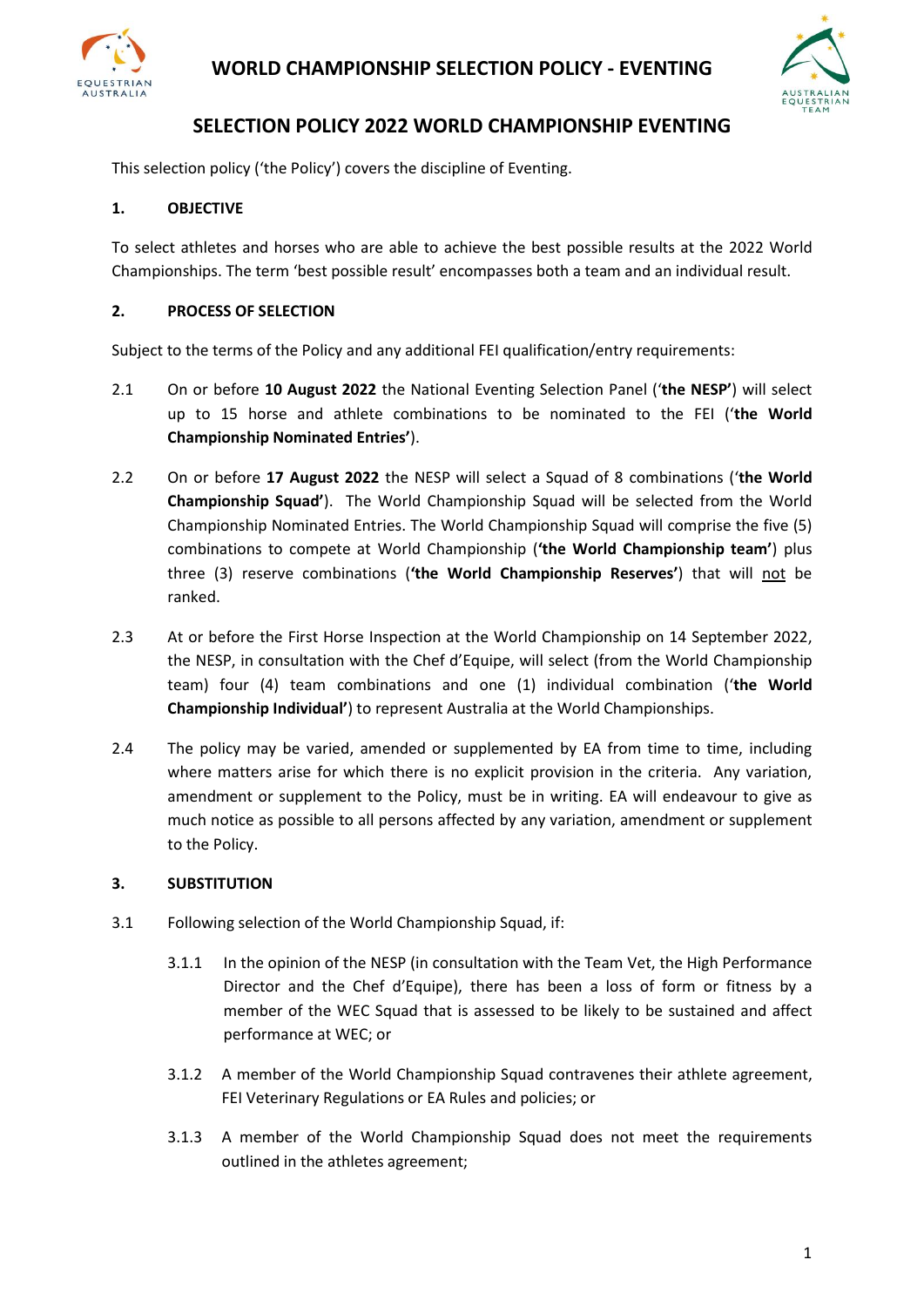

# **WORLD CHAMPIONSHIP SELECTION POLICY - EVENTING**



that member of the World Championship Squad may be replaced by another combination previously selected for World Championship Nominated Entries (**' a Substitution'**).

- 3.2 Following selection of the World Championship Team if:
	- 3.2.1 In the opinion of the NESP (in consultation with the High Performance Director, Chef d'Equipe and Team Vet), there has been a loss of form or fitness by a member of the World Championship Team that is likely to be sustained and affect performance at World Championship; or

3.2.2 A member of the World Championship Squad contravenes their athlete agreement, FEI Veterinary Regulations or EA Rules and policies; or

3.2.3 A member of the World Championship Squad does not meet the requirements outlined in the athletes agreement;

that member of the World Championship team may be replaced by one of the World Championship Reserves (**'a Reserve Substitution')**

- 3.3 Following arrival at the World Championship, if:
	- 3.3.1 In the opinion of the NESP (in consultation with the High Performance Director, Chef d'Equipe and Team Vet), there has been a loss of form or fitness by a member of the World Championship Team that is likely to be sustained and affect performance at World Championship; or
	- 3.3.2 A member of the World Championship Squad contravenes their athlete agreement, FEI Veterinary Regulations or EA Rules and policies; or
	- 3.3.3 A member of the World Championship Squad does not meet the requirements outlined in the athletes agreement;

that member of the World Championship team may be replaced by the World Championship Individual representative.

#### **4. ELIGIBILITY FOR SELECTION FOR THE WORLD CHAMPIONSHIP NOMINATED ENTRIES**

- 4.1 For athletes to be eligible for selection for the World Championship Nominated Entries, all athletes must:
	- 4.1.1 be a current member of EA
	- 4.1.2 be eligible to compete for Australia as per FEI regulations Art 119;
	- 4.1.3 be able to attend and participate in training clinics and camps as notified in writing, unless an exemption has been granted by the High Performance Director in response to a timely request from the athlete for an exemption;
	- 4.1.4 be able and willing to undertake an agreed training and competition program recommended by the High Performance Director after consultation with the athlete;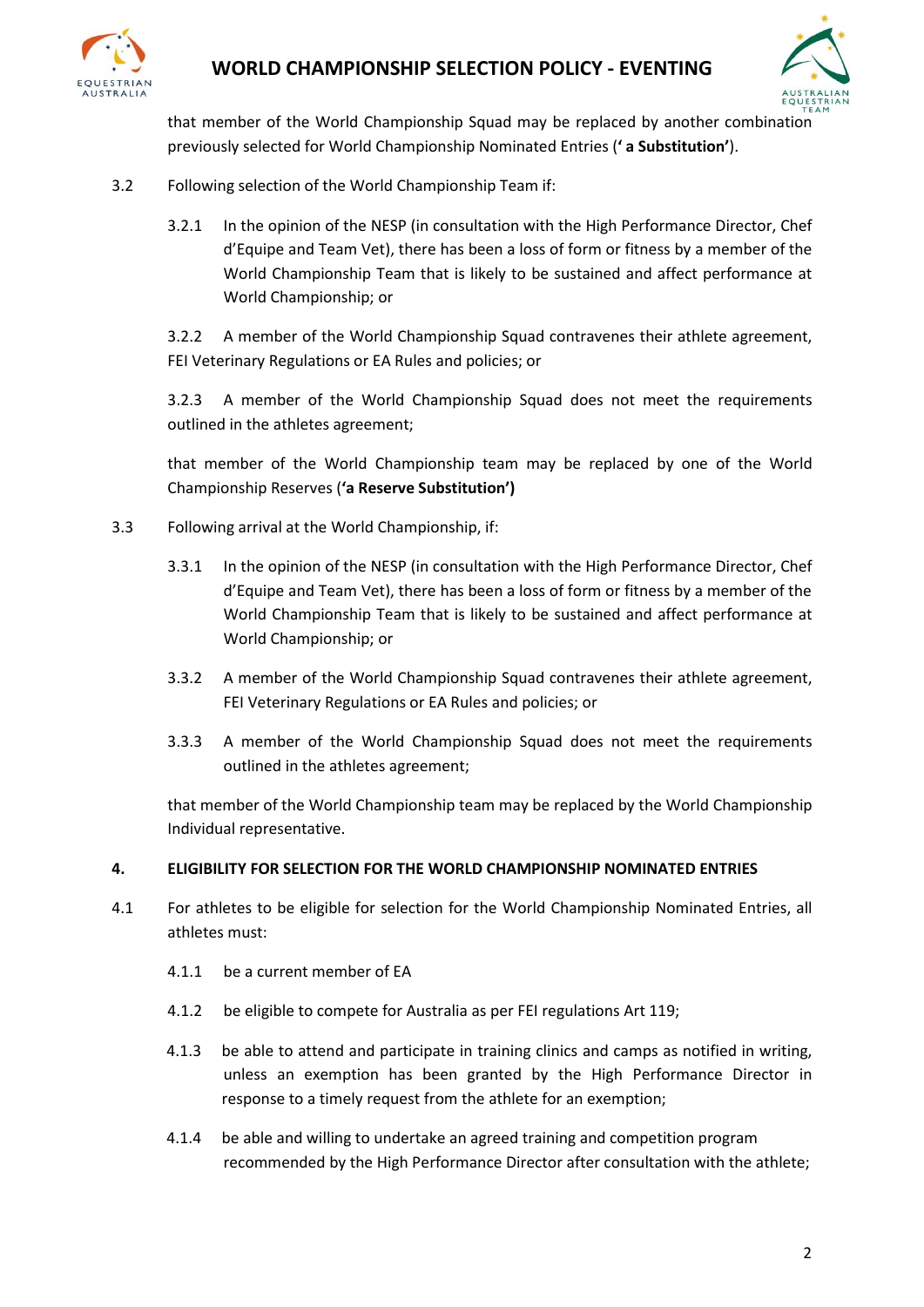

# **WORLD CHAMPIONSHIP SELECTION POLICY - EVENTING**



- 4.1.5 be willing to make their horse(s) available for examination at a time and locations reasonably requested by the Team Vet and accept and implement the reasonable recommendations of the Team Vet;
- 4.1.6 have signed the Equestrian Australia High Performance Athlete Agreement;
- 4.1.7 satisfy any additional preconditions advised in writing to the athlete by EA prior to or at the time of selection for World Championship Nominated Entries;
- 4.1.8 demonstrate to the satisfaction of EA that they are not suffering any physical or mental impairment that would prevent them from competing in the Championships to the highest possible standard; and
- 4.1.9 have acted and at all times act in such a manner so as to not bring the athlete, the discipline of Equestrian or EA into public disrepute or censure.
- 4.2 For Horses to be eligible for selection for World Championship Nominated Entries, all horses must:
	- 4.2.1 be registered with EA or another FEI-recognised National Federation;
	- 4.2.2 have passed a veterinary examination<sup>1</sup> to the satisfaction of the Team Vet

#### **5 APPEALS**

- 5.1 Appeals concerning non-selection of athletes and horses for the World Championship Squad will be heard by an EA Appeal Tribunal in accordance with the EA Appeal By-Laws.
- 5.2 There will be one level of appeal only with the sole grounds for an Appeal being that the Policy was not properly followed and/or implemented.
- 5.3 Only athletes may appeal their non-selection. Owners cannot appeal any decision. An athlete must lodge their notice of intention to appeal in writing with the High Performance Director of EA within three (3) working days from the date of the announcement of the World Championship Squad
- 5.4 It shall be a condition of selection for the World Championship Nominated Entries that each Athlete expressly agrees to and accepts the provisions of this clause 5 including, without limitation, clause 5.1.

#### **6. NOMINATION CRITERIA**

The Nomination Criteria combines both Competition Criteria and General Criteria.

6.1 Competition Criteria

To be considered for selection for the World Championship Team Squad, all horses and athletes must have met the Minimum Eligibility Requirements for a championship pursuant to Article 521 Eventing Rules 2022<sup>2</sup>

<sup>&</sup>lt;sup>1</sup> The timing and form of each horse's veterinary examination will be at the sole discretion of the Team Vet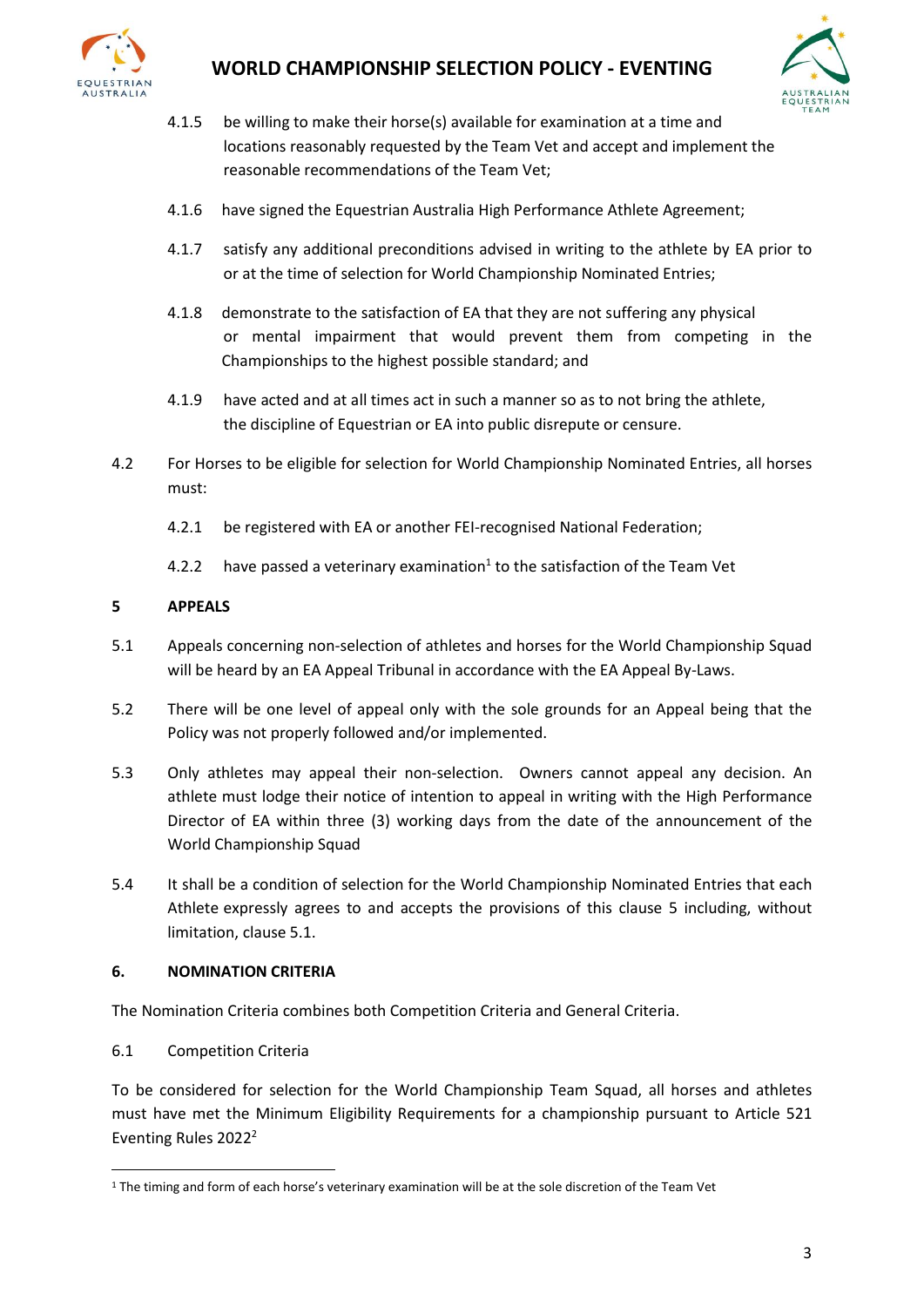



#### 6.2 General Criteria

In evaluating the performances of combinations that have met the Competition Criteria, the NESP will take into account the following General Criteria:

- (a) Competition considerations
	- (i) The NESP will primarily consider competition results achieved at CCI5\*, CCI4\*- L, CIC4\*-S, and CNC4\* (or equivalent) during 2021 and 2022.
	- (ii) The NESP may also consider performances prior to 2021 but they will generally carry less weight.
	- (iii) In some limited circumstances the NESP will consider performances at CCI3\*L level during 2021 and 2022.
- (b) Objective Considerations

In assessing the competition performances of Combinations, the NESP will consider the following objective measures:

- (i) The final score (across all three phases of the competition);
- (ii) The scores achieved in each individual phase; and
- (iii) The final placing of the Combination (the NESP note that the score and the placing of each Combination will be considered but do not automatically position one Combination above another for nomination purposes).
- (iv) The NESP will, in its sole discretion, consider (but not rely) on data and analysis provided by external providers including (but not limited to) the Australian Institute of Sport and EquiRatings. Any rankings or ratings provided by external providers will not automatically position one Combination ahead of another for nomination purposes.

#### Discretionary Considerations

In assessing the performances of Combinations, the NESP will consider the following competition-based factors. These factors include, but are not restricted to:

- (v) The performance of each Combination in relation to the quality and number of competitors;
- (vi) The technical features of the competition, in particular (but not limited to):
	- (A) the dressage judging (including the breakdown of scores across multiple judges);
	- (B) the technical difficulty and size of the cross-country fences;

<sup>2</sup> Article 521 of the FEI Eventing Rules 20**22** states that qualifications for a championship must be achieved as a combination. For the WEC, combinations are required to achieve a Minimum Eligibility Requirement at 1x CCI5\*-L\* OR at 1x CCI4\*-L PLUS 1x CIC4\*-S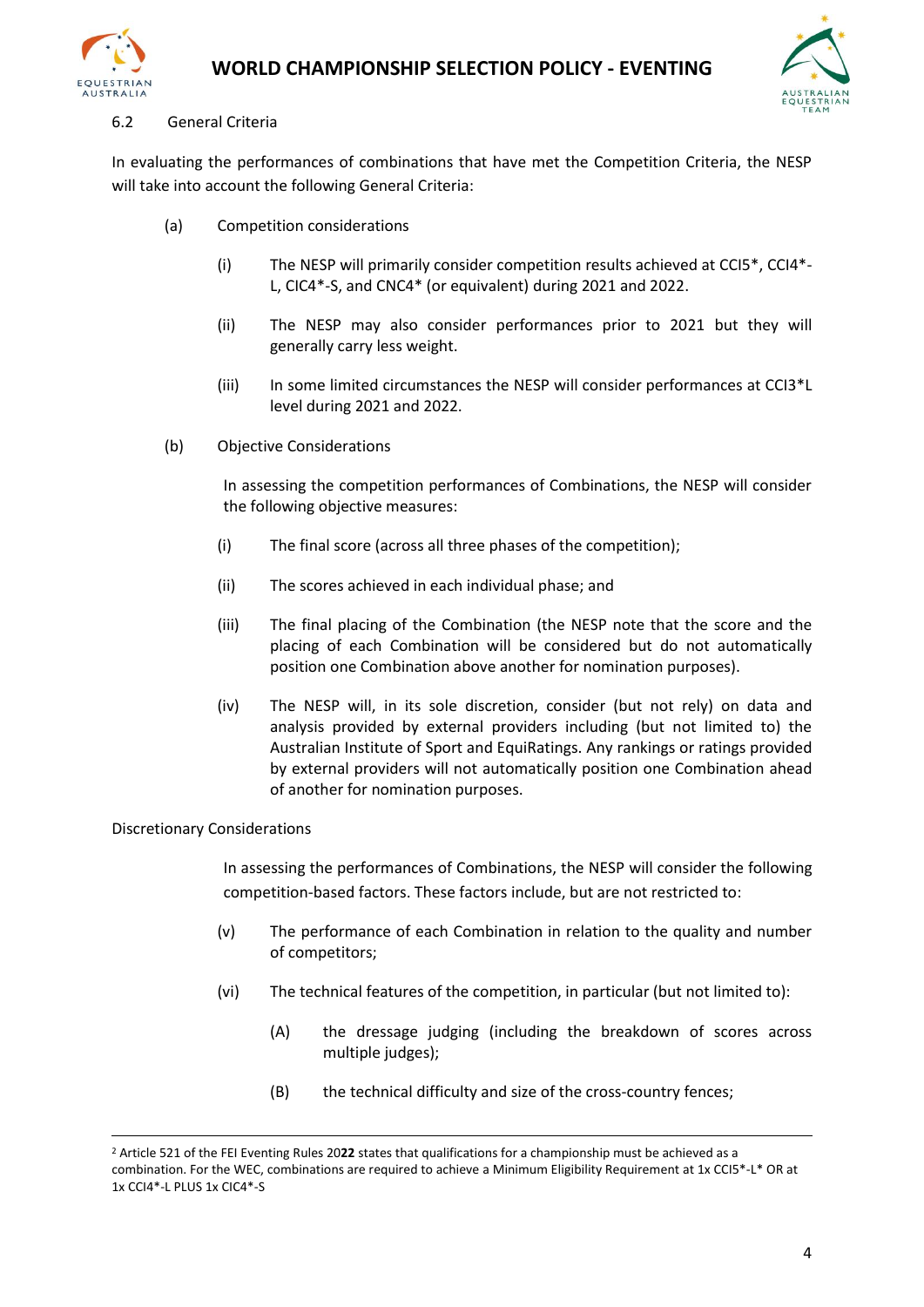

## **WORLD CHAMPIONSHIP SELECTION POLICY - EVENTING**



- (C) the cross country terrain;
- (D) the relative difficulty of the show jumping;
- (E) the quality of the riding by an Athlete;
- (F) the atmosphere of the competition; and
- (G) the general conditions under which the performance is achieved, such as the weather, surface and footing.
- (c) General Factors

In assessing the performances of Combinations, the NESP will give consideration to general factors. These general factors include, but are not limited to:

- (i) The suitability of the Combination for the expected conditions of the 2022 World Championships (taking into account the objective of the team and individual competition) including but not limited to:
	- (A) the anticipated technical difficulty and size of the cross country fences;
	- (B) the anticipated terrain; and
	- (C) the anticipated climatic conditions
- (ii) The overall balance of the Combinations that have been selected;
- (iii) The ability and experience of the Combination to compete successfully at international competition. Consideration will be given to;
	- (A) demonstrated experience and/ or success at Championship level;
	- (B) the ability, or potential ability, of a Horse and/or Athlete to perform under the stress and pressure of a Championship;
	- (C) the ability of the Athlete to prepare their Horse to peak condition for a major campaign;
	- (D) the ability of the Athletes to contribute towards an effective team environment;
	- (E) consistency of performance and the likelihood of a suitable performance to contribute towards a team outcome may be a consideration;
	- (F) exceptional ability of a Combination (and the potential to achieve an individual medal) may be a consideration and may, in the Eventing Selection Panel's sole discretion, place a Combination with less experience or consistency ahead of another Combination.